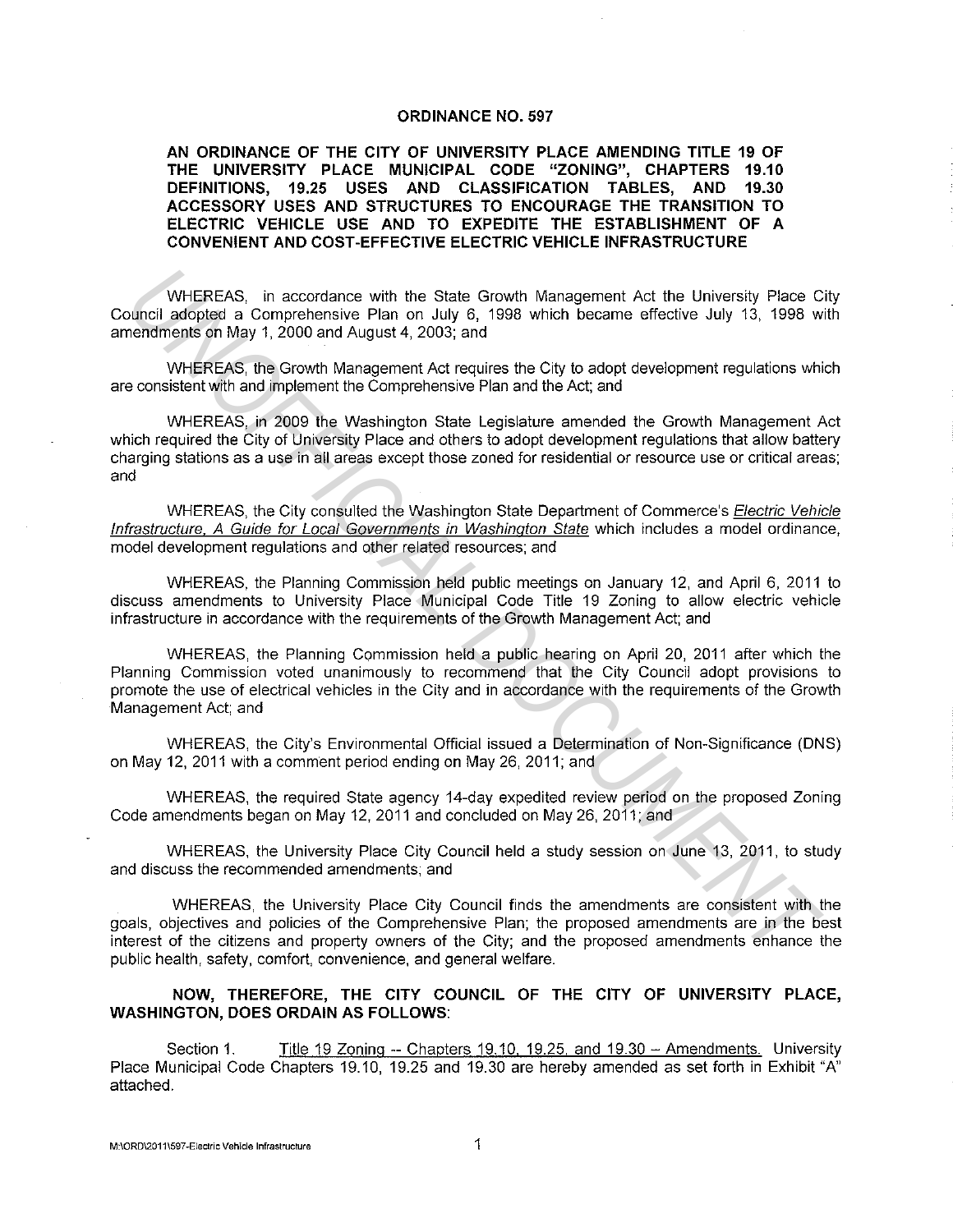Section 2. Copy to be Available. One copy of this Ordinance shall be available in the office of the City Clerk for use and examination by the public.

Section 3. Severability. If any section, sentence, clause, or phrase of this Ordinance shall be held to be invalid or unconstitutional by a court of competent jurisdiction, such invalidity or unconstitutionality shall not affect the validity or constitutionality of any other section, sentence, clause, or phrase of this Ordinance.

Section 4. Publication and Effective Date. A summary of this Ordinance consisting of its title shall be published in the official newspaper of the City. This Ordinance shall take effect five days after publication. **UNIFICIAL CONSTRUCTION**<br>
The published in the official newspaper of the City. This Ordinance shall lake effect two day<br>
PASSED BY THE CITY COUNCIL ON JULY 18, 2011.<br>
PASSED BY THE CITY COUNCIL ON JULY 18, 2011.<br>
Testing t

**PASSED BY THE CITY COUNCIL ON JULY 18, 2011.** 

**ATTEST:**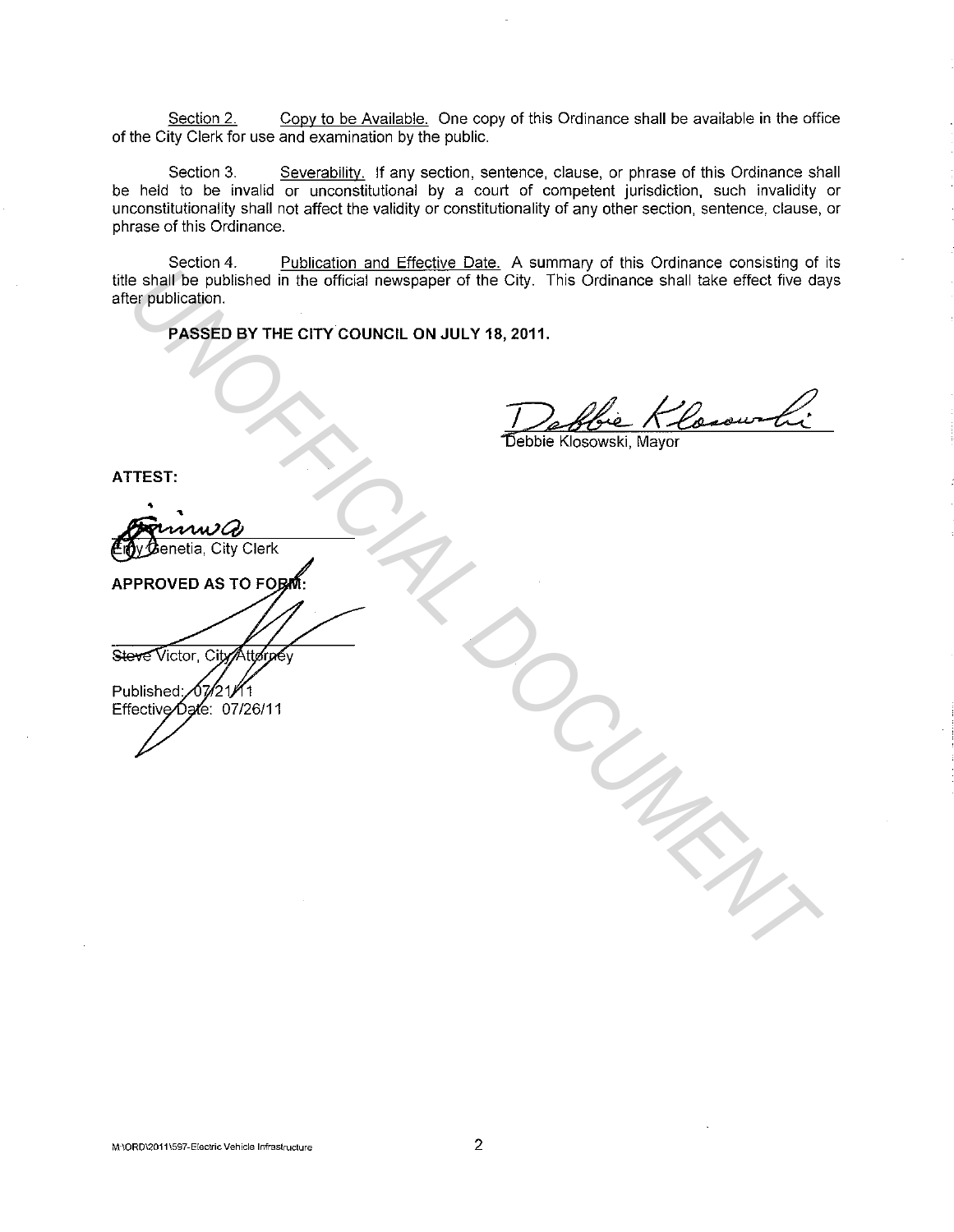# **EXHIBIT A - PROPOSED CODE AMENDMENTS**

### **CHAPTER 19.10 DEFINITIONS:**

Add the following definitions:

"Battery charging station" means an electrical component assembly or cluster of component assemblies designed specifically to charge batteries within electric vehicles. There are three levels of battery charging stations based on the electrical force, or voltage, at which an electric vehicle's battery is recharged.

> Level 1 is considered slow charging and typically operates on a 15- or 20-amp breaker on a 120-volt Alternating Current (AC) circuit and standard outlet.

> Level 2 is considered medium charging and typically operates on a 40-amp to 100-amp breaker on a 208 or 240-volt AC circuit.

Level 3 is considered fast or rapid charging primarily for commercial and public applications and typically operates on a 60-amp or higher dedicated breaker on a 480-volt or higher three-phase circuit with special grounding equipment.

"Battery electric vehicle (BEV)" means any vehicle that operates exclusively on electrical energy from an off-board source that is stored in the vehicle's batteries. and produces zero tailpipe emissions or pollution when stationary or operating.

"Battery exchange station" means a fully automated facility that will enable an electric vehicle with a swappable battery to enter a drive lane and exchange the depleted battery with a fully charged battery through a fully automated process.

"Electric vehicle" means any vehicle that operates, either partially or exclusively, on electrical energy from the grid, or an off-board source. that is stored on-board for motive purpose. "Electric vehicle" includes: (1) a battery electric vehicle; (2) a plug-in hybrid electric vehicle; (3) a neighborhood electric vehicle; and (4) a medium-speed electric vehicle. **Examples designed specifically to charge batteries within electric vehicles<br>
<u>Plage, at which an electric vehicles</u> battery is recharged.<br>
<u>Ulage, at which an electric vehicles</u> battery is recharged.<br>
<u>Ulage, at which an** </u>

"Electric vehicle charging station" means a public or private parking space that is served by battery charging station equipment that has as its primary purpose the transfer of electric energy (by conductive or inductive means) to a battery or other energy storage device in an electric vehicle. There are three levels of battery charging stations based on the electrical force, or voltage, at which an electric vehicle's battery is recharged.

Level 1 is considered slow charging and typically operates on a 15- or 20-amp breaker on a 120-volt Alternating Current (AC) circuit and standard outlet.

Level 2 is considered medium charging and typically operates on a 40-amp to 100-amp breaker on a 208 or 240-volt AC circuit.